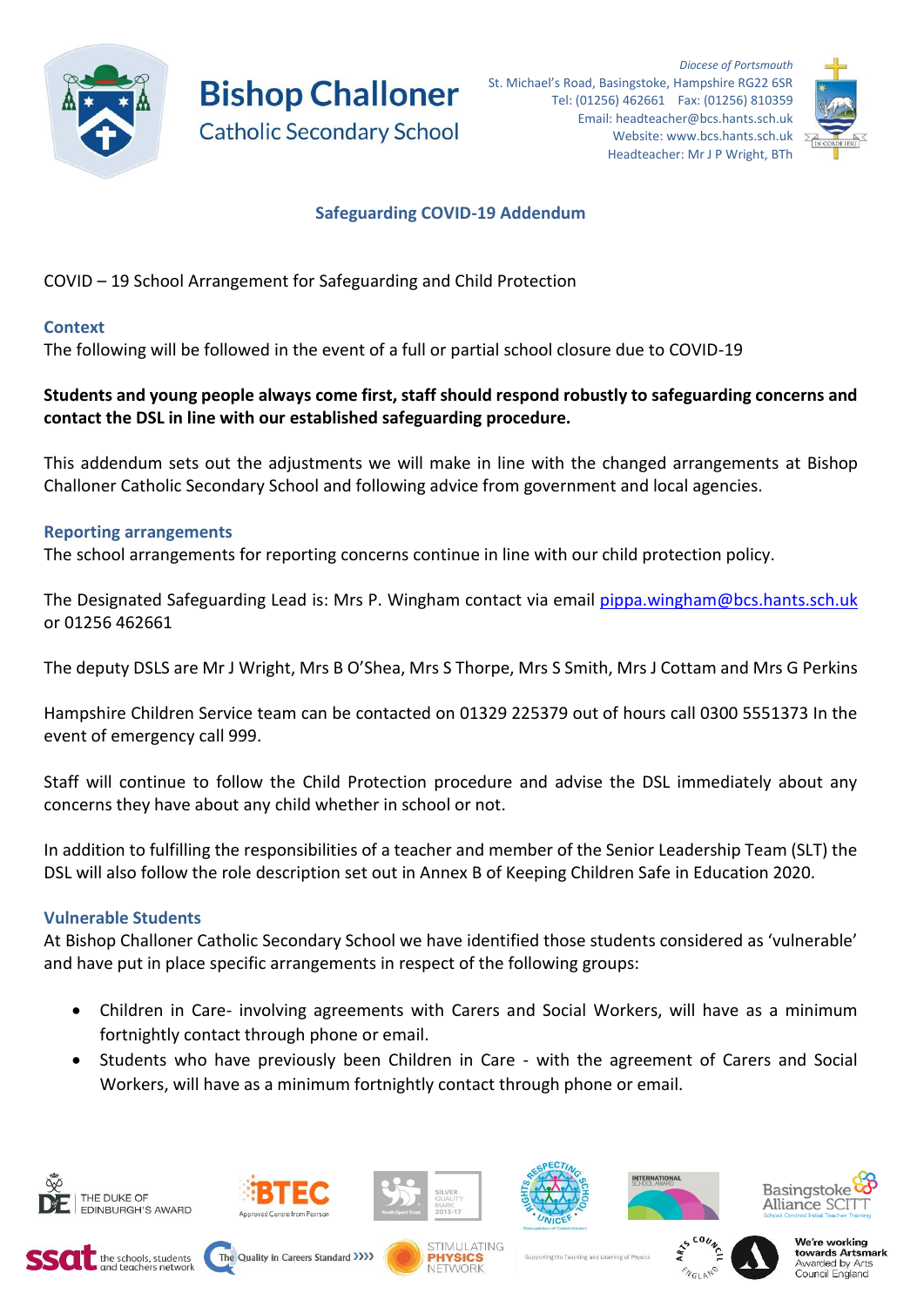- Students subject to a child protection plan/Children in Need plan or open to Early Help- will be offered places at school. Where these places are not taken up it will be agreed with Carers and Social Workers that contact is maintained through a combination of visits, phone calls and emails to families.
- Students with an EHCP- Risk Assessments will be carried out and places offered at school where appropriate. Where these places are not taken up contact will be maintained via the SENCO, using a combination of home visits, phone calls and linking students with a Learning Support Assistant who as a minimum will make fortnightly contact.
- In addition, other vulnerable families will be identified by the SLT and they will be closely monitored through their engagement with online learning and submission of work, they will be contacted via home visits, phone or email.
- All students will be expected to follow their online timetable, accessing lessons through TEAMS with set work and resources uploaded to Sactchel One/Show My Homework (SMHW). Students are able to contact teachers through SMHW or through the school email provision.

## **Attendance:**

The DSL and Social Workers will agree with Parents or Carers whether students should be attending school. Bishop Challoner Catholic Secondary School will monitor attendance for all students using on-line registration and lesson engagement. Bishop Challoner Catholic Secondary School holds all contact numbers for pupils on the school roll.

## **Designated Safeguarding Leads (DSLs):**

During a period of school closure Mrs P Wingham DSL will be on site and can be contacted by phone or email.

The DSL will continue to engage with Social Workers and will send electronic reports or attend Multi-Agency meetings, virtually as required.

The admin email will be monitored daily [adminoffice@bcs.hants.sch.uk](mailto:adminoffice@bcs.hants.sch.uk)

## **Recruitment**

Should the school need to recruit personnel during a school closure it will continue to follow a robust safer recruitment process. Interviews may need to be conducted remotely, references will be sought and enhanced DBS certificates which include barred list information will be required for all appointments.

#### **Reporting a concern**

Where staff have a concern about a child, they should continue to follow the process outlined in the Safeguarding Policy, reporting the concern to the DSL.

Staff are reminded of the need to report any concern immediately and without delay.

## **Staff training and safeguarding induction**

Staff at Bishop Challoner Catholic Secondary School undertake training on induction and at the start of the academic year. All staff are issued with a copy of:

- Child Protection Policy 2020
- Safeguarding Policy 2020, including the procedure for reporting concerns directly to the Designated Safeguarding Leads.



















Supporting the Teaching and Learning of Physics